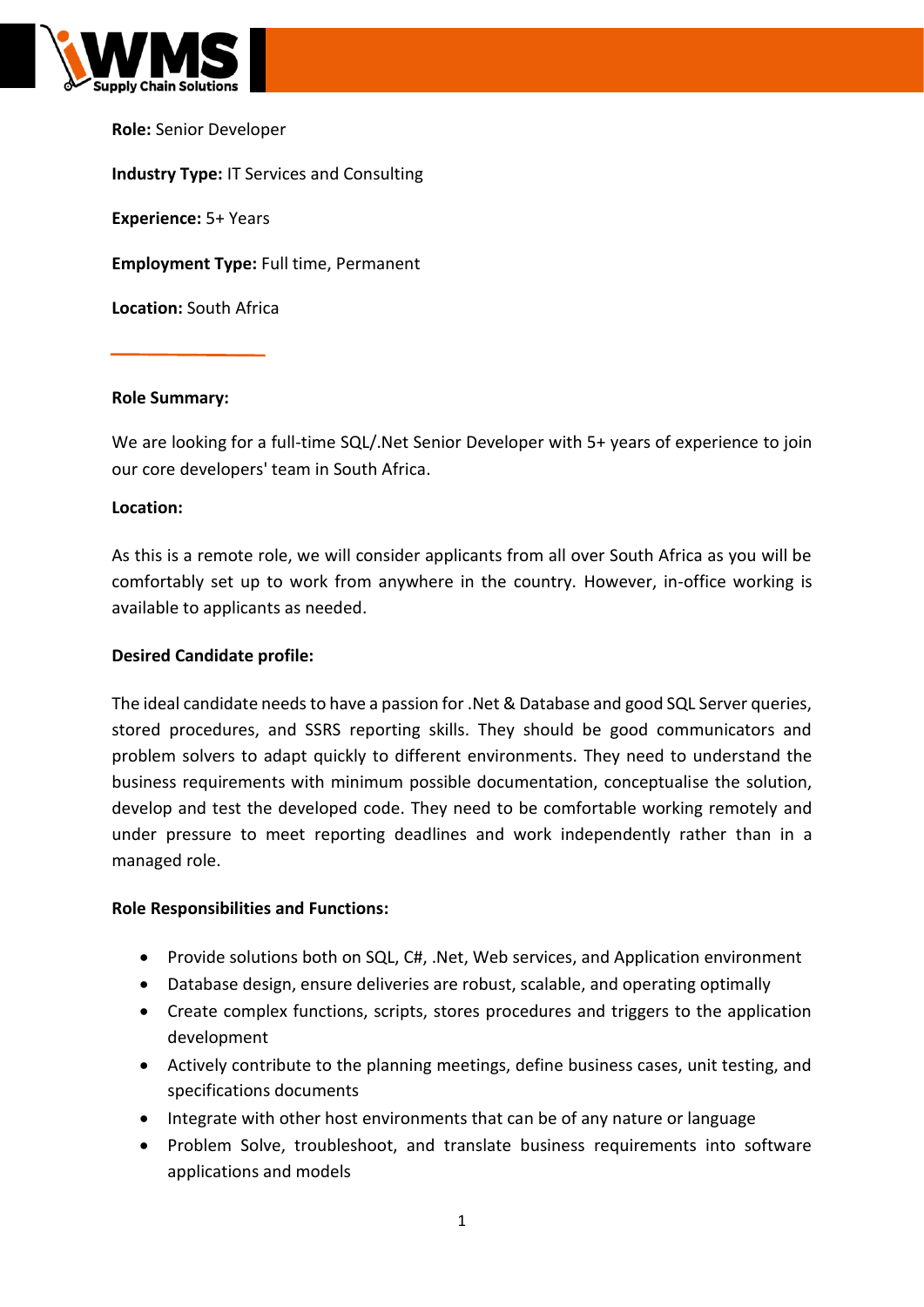

- Ensure compliance with standards and conventions in developing programs
- Maintain and manage all versions of data models for production, testing, and developing databases
- Have experience working with development teams using PMO and scrum methods

# **Job Requirements:**

- Bachelor's degree or higher qualification in Computer Science or related field
- Warehousing, distribution centre, and Supply Chain & Logistics experience will be beneficial
- Experience with Körber Supply Chain's WMS or other similar WMS is beneficial
- 2-5 years of professional experience developing high-quality software
- Strong development experience using C# and .NET technologies
- Development experience using Web Services
- Development experience using MS SQL Server Queries, Stored Procedures, and SSRS

### **About iWMS:**

iWMS is a Global company and an expert in critical supply chain and eCommerce fulfilment solutions. We specialise in Körber Supply Chain warehouse management system implementation, integrations, system health checks, support, and diagnosis.

We proactively seek complex and dynamic opportunities to serve our customers' needs with WMS solutions to streamline and grow their business and supply chain operations. We are a company that prides itself on delivering excellence to all our stakeholders and becoming trusted advisors for everybody with whom we engage. At iWMS, we value hard work, attention to detail, and a willingness to learn. We have created a safe, supportive, and progressive environment and culture that has been shaped by our core values of ownership, respect, pride, passion, and candour!

### **Why you should join the iWMS team:**

- We are a fast-growing company with an international presence.
- Work flexibility we have mastered remote working and collaboration.
- Diversity you will have the opportunity to work with different teams from around the globe (India, USA, Australasia, and SA).
- We commit to advancing your skills based on your personal career goals.
- You will receive strong leadership, mentorship, training, and support to ensure your success and growth.
- We are more than just a company we are a collaborative community committed to delivering excellence and becoming trusted partners for everybody with whom we engage.